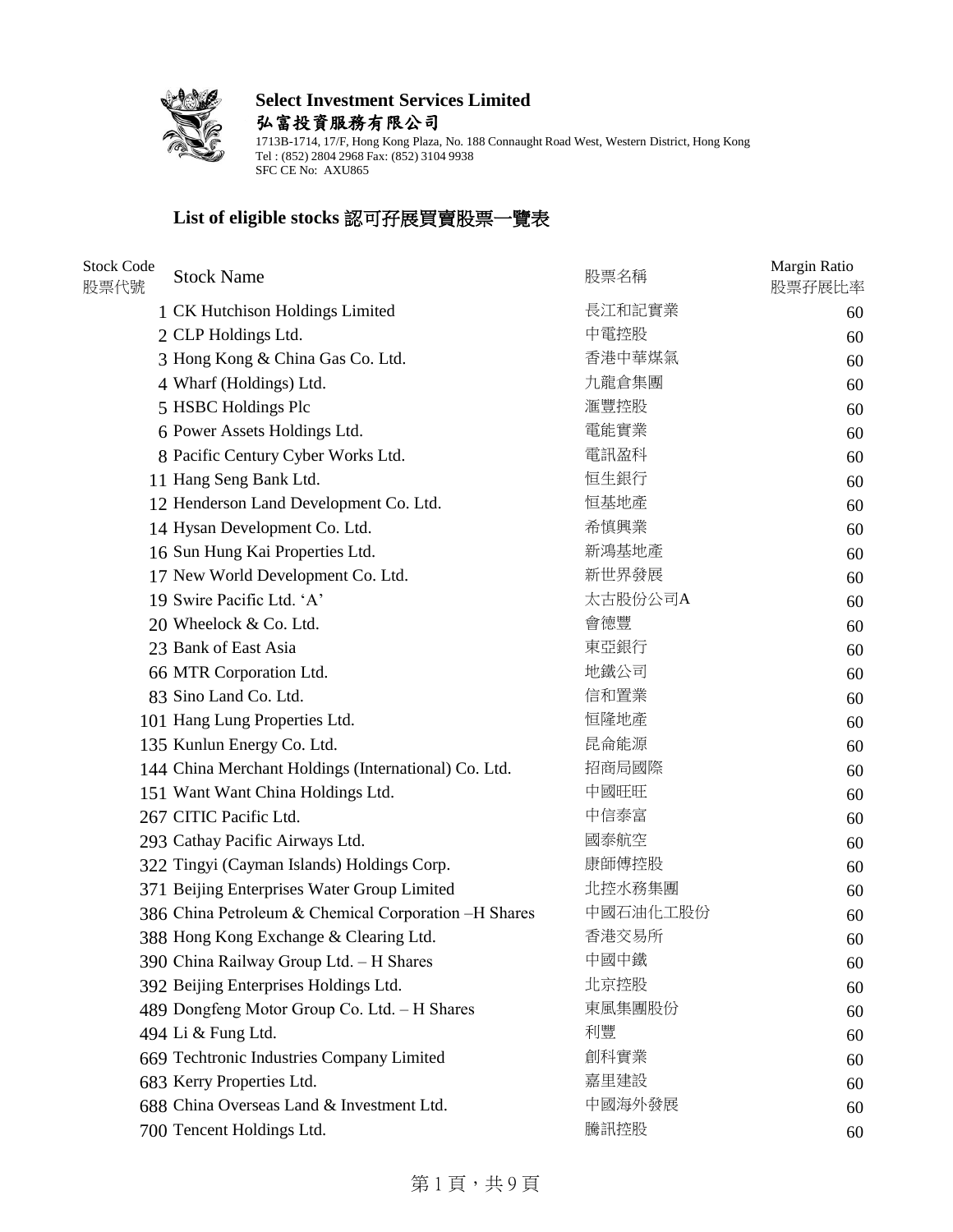

弘富投資服務有限公司

| 728 China Telecom Corp. Ltd. - H shares                                    | 中國電信                | 60 |
|----------------------------------------------------------------------------|---------------------|----|
| 753 Air China Ltd. - H Shares                                              | 中國國航                | 60 |
| 762 China Unicom Ltd.                                                      | 中國聯通                | 60 |
| 823 The Link Real Estate Investment Trust                                  | 領匯房產基金              | 60 |
| 836 China Resources Power Holdings Co. Ltd.                                | 華潤電力                | 60 |
| 857 PetroChina Co. Ltd. - H Shares                                         | 中國石油股份              | 60 |
| 883 CNOOC Ltd.                                                             | 中國海洋石油              | 60 |
| 902 Huaneng Power International Inc. - H Shares                            | 華能國際電力股份            | 60 |
| 916 China Longyuan Power Group Corporation - Limited 'H'<br><b>Shares</b>  | 龍源電力集團股份有限公<br>司-H股 | 60 |
| 939 China Construction Bank Corporation - H Shares                         | 建設銀行                | 60 |
| 941 China Mobile (Hong Kong) Ltd.                                          | 中國移動                | 60 |
| 992 Lenovo Group Ltd.                                                      | 聯想集團                | 60 |
| 998 China CITIC Bank Corporation Limited -H Shares                         | 中信銀行                | 60 |
| 1038 Cheung Kong Infrastructure Holdings Ltd.                              | 長江基建集團              | 60 |
| 1044 Hengan International Group Company Limited                            | 恆安國際                | 60 |
| 1088 China Shenhua Energy Co. Ltd. - H Shares                              | 中國神華能源股份有限公<br>司-H股 | 60 |
| 1099 Sinopharm Group Co. Ltd. - H Shares                                   | 國藥控股                | 60 |
| 1109 China Resources Land Ltd.                                             | 華潤置地                | 60 |
| 1113 Cheung Kong Property Holdings Limited                                 | 長江實業地產              | 60 |
| 1114 Brilliance China Automotive Holdings Limited                          | 華晨中國                | 60 |
| 1169 Haier Electronics Group Co., Ltd                                      | 海爾電器                | 60 |
| 1186 China Railway Construction Corporation Ltd. -H Shares                 | 中國鐵建                | 60 |
| 1288 Agricultural Bank of China Ltd. - H Shares                            | 農業銀行                | 60 |
| 1299 AIA Group Ltd.                                                        | 友邦保險                | 60 |
| 1336 New China Life Insurance Co. Ltd. - H Shares                          | 新華保險                | 60 |
| 1339 The People's Insurance Company (Group) of China<br>Limited - H Shares | 中國人民保險集團            | 60 |
| 1359 China Cinda Asset Management Co Ltd                                   | 中國信達                | 60 |
| 1398 Industrial and Commercial Bank of China - H Shares                    | 工商銀行                | 60 |
| 1766 CRRC Corporation Limited China                                        | 中國中車股份有限公司 –        | 60 |
| 1776 GF Securities Company Limited                                         | H股<br>廣發証券          | 60 |
| 1800 Communications Construction Co. Ltd. - H Shares                       | 中國交通建設              | 60 |
| 1880 Belle International Holdings Ltd.                                     | 百麗國際                | 60 |
| 1929 Chow Tai Fook Jewellery Group Ltd.                                    | 周大福珠寶集團有限公司         | 60 |
| 1972 Swire Properties Ltd.                                                 | 太古地產有限公司            | 60 |
| 1988 China Minsheng Banking Co. Ltd. - H Shares                            | 民生銀行                | 60 |
| 2202 China Vanke Co Ltd- H Shares                                          | 萬科企業                | 60 |
| 2238 Guangzhou Automobile Group Co. Ltd. - H Shares                        | 廣汽集團                | 60 |
|                                                                            |                     |    |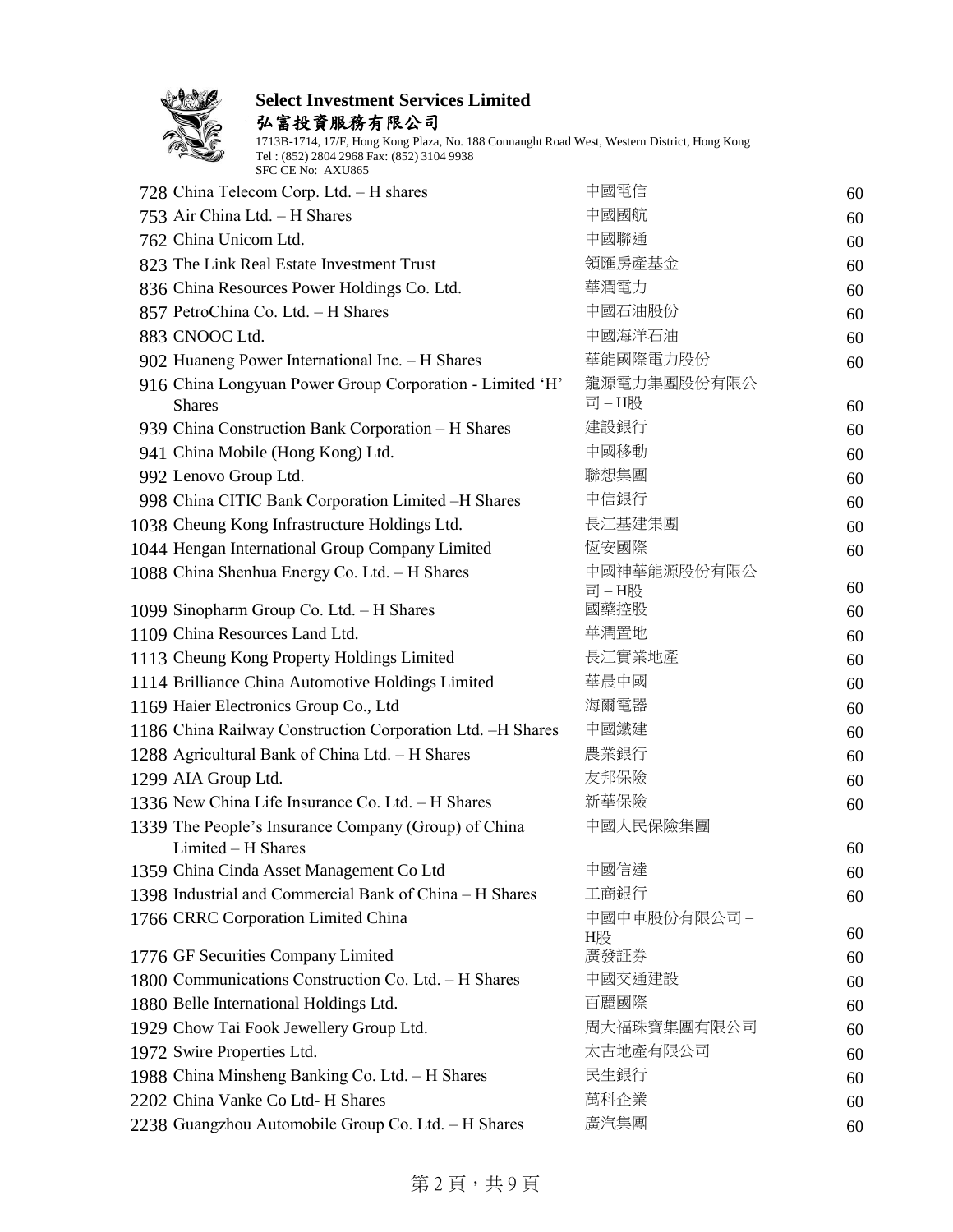

弘富投資服務有限公司

| 2318 Ping An Insurance (Group) Co. of China Ltd.         | 中國平安            | 60 |
|----------------------------------------------------------|-----------------|----|
| 2319 China Mengniu Dairy Co. Ltd.                        | 蒙牛乳業            | 60 |
| 2328 PICC Property And Casualty Co. Ltd.                 | 中國財險            | 60 |
| 2333 Great Wall Motor Co. Ltd. - H Shares                | 長城汽車            | 60 |
| 2388 BOC Hong Kong (Holdings) Ltd.                       | 中銀香港            | 60 |
| 2601 China Pacific Insurance (Group) Co. Ltd. -H Shares  | 中國太保            | 60 |
| 2628 China Life Insurance Co. Ltd - H Shares             | 中國人壽            | 60 |
| 2638 HK Electric Investments And HK Electric Investments | 港燈 - SS         | 60 |
| 2800 Tracker Fund of Hong Kong                           | 盈富基金            | 60 |
| 2822 CSOP FTSE China A50 ETF                             | 南方 A50          | 60 |
| 2823 IShares Asia Trust - Ishares FTSE/Xinhua A50        | A50中國基金         | 60 |
| 2828 Hang Seng H-Share Index Exchange Traded Fund        | 恒生H股ETF         | 60 |
| 2888 Standard Chartered PLC                              | 渣打集團            | 60 |
| 3323 China National Building Material Co. Ltd. -H Shares | 中國建材            | 60 |
| 3328 Bank of Communications Co. Ltd. - H Shares          | 交通銀行            | 60 |
| 3396 Dalian Wanda Commercial Properties Co Ltd           | 聯想控股            | 60 |
| 3699 China Merchants Bank Co. Ltd. - H Shares            | 萬達商業            | 60 |
| 3968 Bank of China Ltd. - H Shares                       | 招商銀行            | 60 |
| 3988 HKGB iBond due 22 June 2015                         | 中國銀行            | 60 |
| 4218 HKGB iBond due 24 June 2016                         | 政府債券一六零六        | 60 |
| 4222 HKGB iBond due 11 August 2017                       | 政府債券一七零八        | 60 |
| 4228 CITIC Securities Co. Ltd. - H Shares                | 政府債券一八零八        | 60 |
| 6030 China Everbright Bank Company Limited               | 中信証券            | 60 |
| 6818 HKT Trust and HKT Ltd. - SS                         | 中國光大銀行          | 60 |
| 6823 Haitong Securities Co. Ltd. - H Shares              | 香港電訊信託與香港電訊     |    |
|                                                          | 有限公司-SS         | 60 |
| 6837 Huatai Securities Co Ltd                            | 海通證券            | 60 |
| 6886 CSOP FTSE China A50 ETF (Exchange-Traded Fund)      | 華泰證券            | 60 |
| 82822 Hang Lung Group Ltd.                               | CSOP富時中國A50 ETF | 60 |
| 10 Galaxy Entertainment Group Limited                    | 恒隆集團            | 50 |
| 27 Hopewell Holdings Ltd.                                | 銀河娛樂            | 50 |
| 54 Shangri-La Co. Ltd.                                   | 合和實業            | 50 |
| 69 Yuexiu Property Company Limited                       | 香格里拉 (亞洲)       | 50 |
| 123 China Everbright Ltd.                                | 越秀地產            | 50 |
| 165 Geely Automobile Holdings Ltd.                       | 中國光大控股          | 50 |
| 168 Jiangsu Expressway Co. Ltd. - H Shares               | 青島啤酒股份          | 50 |
| 175 Guangdong Investment Ltd.                            | 吉利汽車控股有限公司      | 50 |
| 177 China Travel International Investment Hong Kong Ltd. | 江蘇寧滬高速公路        | 50 |
| 270 Shanghai Industrial Holdings Ltd.                    | 粤海投資有限公司        | 50 |
| 308 China Gas Holdings Limited                           | 香港中旅            | 50 |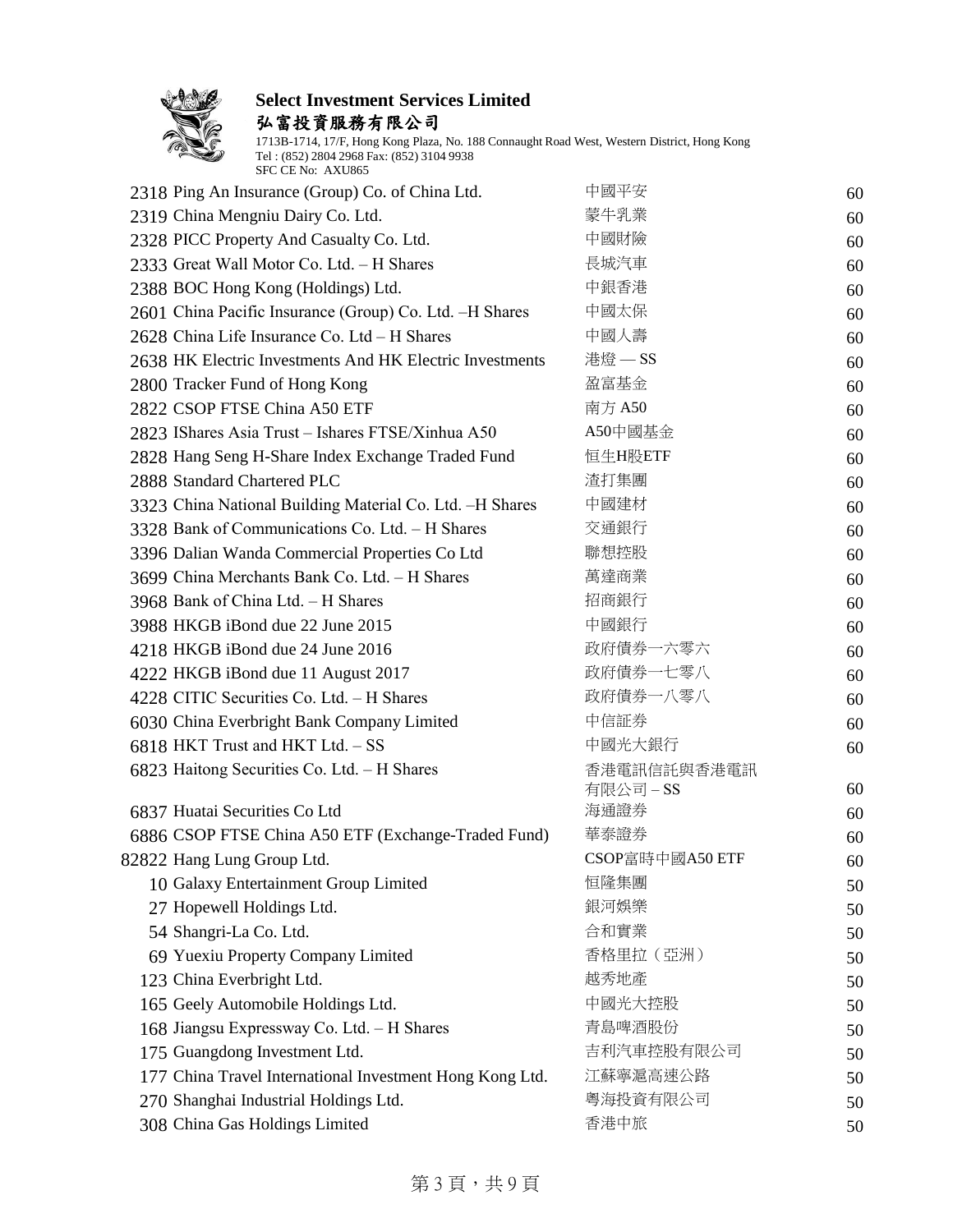

弘富投資服務有限公司

1713B-1714, 17/F, Hong Kong Plaza, No. 188 Connaught Road West, Western District, Hong Kong Tel : (852) 2804 2968 Fax: (852) 3104 9938 SFC CE No: AXU865

| 363 Gome Electrical Appliances Holding Limited               | 上海實業控股           | 50 |
|--------------------------------------------------------------|------------------|----|
| 384 Television Broadcasts Limited                            | 中國燃氣             | 50 |
| 493 Yue Yuen Industrial (Holdings) Limited                   | 國美電器             | 50 |
| 511 Zhejiang Expressway Co. Ltd. - H Shares                  | 電視廣播有限公司         | 50 |
| 551 Kerry Logistics Network Limited                          | 裕元工業             | 50 |
| 576 Beijing Capital international Airport Co. Ltd. -H Shares | 浙江滬杭甬            | 50 |
| 636 Travesky Technology Ltd. - H Shares                      | 嘉里物流             | 50 |
| 694 Skyworth Digital Holdings Ltd.                           | 北京首都機場股份         | 50 |
| 696 ZTE Corporation 'H' Shares                               | 中國民航信息網絡         | 50 |
| 751 Fortune Real Estate Investment Trust                     | 創維數碼控股有限公司       | 50 |
| 763 Shimao Property Holdings Ltd.                            | 中興通訊股份有限公司-      |    |
|                                                              | H股               | 50 |
| 778 Anhui Conch Cement Co. Ltd. - H Shares                   | 置富產業信託           | 50 |
| 813 Manulife Financial Corporation                           | 世茂房地產            | 50 |
| 914 China Taiping Insurance Holdings Co. Ltd.                | 安徽海螺水泥股份         | 50 |
| 945 Semiconductor Manufacturing International Corporation    | 宏利金融-S           | 50 |
| 966 Beijing Datang Power Generation Co. Ltd. -H Shares       | 中國太平保險控股有限公<br>킈 | 50 |
| 981 Towngas China Co. Ltd.                                   | 中芯國際             | 50 |
| 991 China Resources Gas Group Ltd.                           | 大唐發電             | 50 |
| 1083 COSCO Pacific Ltd.                                      | 港華燃氣有限公司         | 50 |
| 1212 Lifestyle International Holdings Limited                | 利福國際集團有限公司       | 50 |
| 1193 China Resources Cement Holdings Ltd.                    | 華潤燃氣控股有限公司       | 50 |
| 1199 China Zhongwang Holdings Ltd.                           | 中遠太平洋            | 50 |
| 1313 Tong Ren Tang Technolgies Co. Limited 'H' Shares        | 華潤水泥控股有限公司       | 50 |
| 1666 CGN Power Co Ltd                                        | 同仁堂科技            | 50 |
| 1816 China Machinery Engineering Corporation                 | 中廣核電力            | 50 |
| 1829 Samsonite International S.A.                            | 中國機械設備工程股份有      |    |
|                                                              | 限公司              | 50 |
| 1910 Sands China Ltd.                                        | 新秀麗國際有限公司        | 50 |
| 1928 AAC Acoustic Technologies Holdings Inc.                 | 金沙中國有限公司         | 50 |
| 2018 Anta Sports Products Ltd.                               | 瑞聲科技             | 50 |
| 2020 SH Fosun Pharma (GP) Co. Ltd. - H Shares                | 安踏體育用品有限公司       | 50 |
| 2196 Shenzhou International Group Holdings Limited           | 復星醫藥             | 50 |
| 2313 Weichai Power Co. Ltd. - H Shares                       | 申洲國際             | 50 |
| 2338 China Power International Development Ltd.              | 濰柴動力股份有限公司-      | 50 |
| 2380 ENN Energy Holdings Limited                             | H股<br>中國電力       |    |
| 2688 Shanghai Electric Group Co. Ltd. - H Shares             | 新奧能源             | 50 |
| 2727 Champion Real Estate Investment Trust                   | 上海電氣             | 50 |
|                                                              | 冠君產業信托           | 50 |
| 2778 Hang Seng Index Exchange Traded Fund                    |                  | 50 |

#### 第4頁,共9頁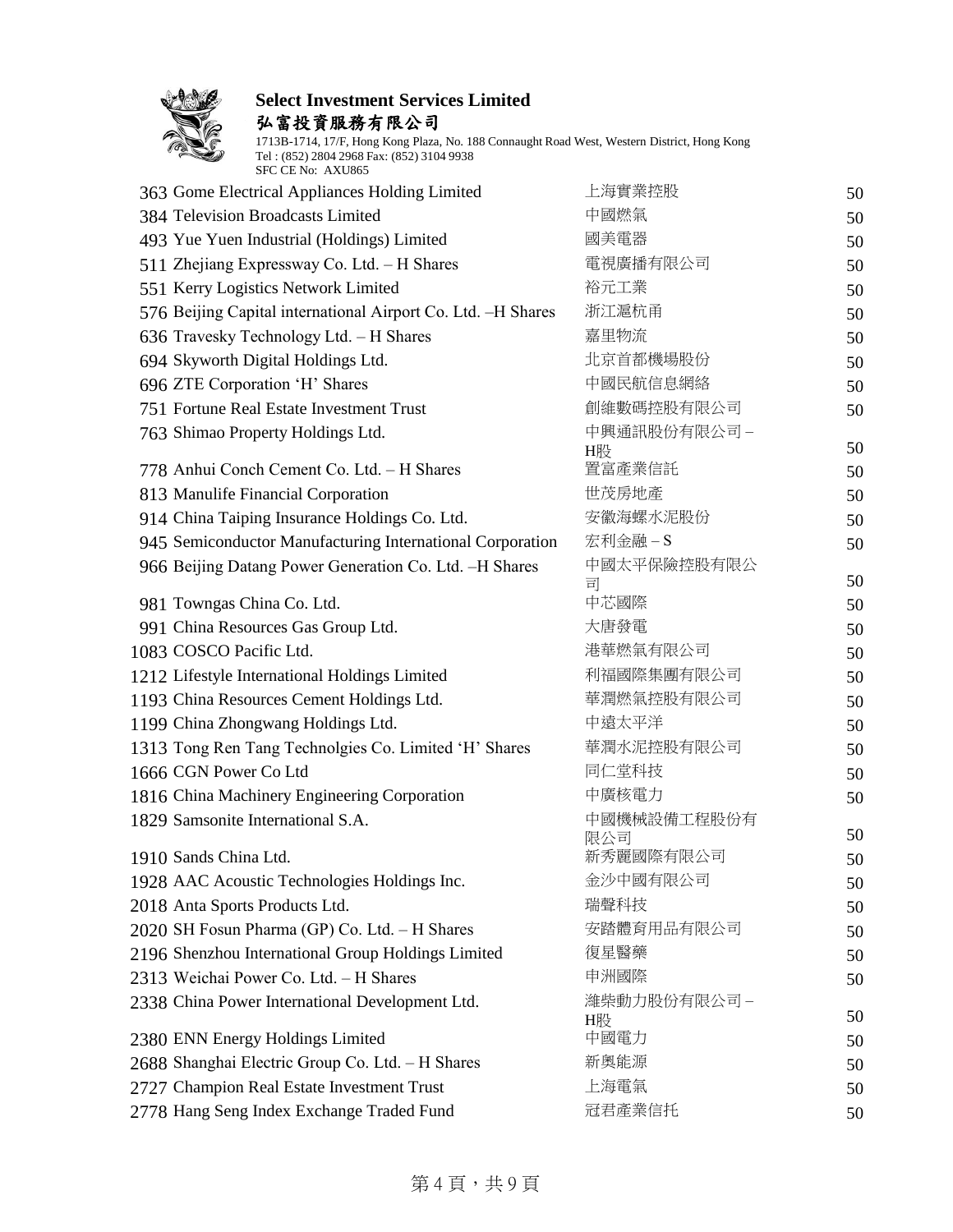

弘富投資服務有限公司

| SFC CE No: AXU865                                                                             |                       |    |
|-----------------------------------------------------------------------------------------------|-----------------------|----|
| 2833 China Oilfield Services Limited 'H' Shares                                               | 恒生指數上市基金              | 50 |
| 2883 ChinaAMC ETF Series - CHINAAMC CSI 300 Index                                             | 中海油田服務                |    |
| ETF (Exchange-Traded Fund)<br>3188 China State Construction International Holdings Limited    | 華夏滬深300指數ETF          | 50 |
|                                                                                               | 中國建築國際                | 50 |
| 3311 Sino-Ocean Land Holdings Ltd.                                                            | S遠洋地產控股有限公司           | 50 |
| 3377 Chongqing Rural Commercial Bank Co. Ltd. -H Shares<br>3618 GCL-Poly Energy Holdings Ltd. | 重慶農村商業銀行股份有           | 50 |
|                                                                                               | 限公司-H股                | 50 |
| 3800 China Huishan Dairy Holdings Company Limited                                             | 保利協鑫能源                | 50 |
| 6863 China Galaxy Securities Co. Ltd. - H Shares                                              | 輝山乳業                  | 50 |
| 6881 ChinaAMC ETF Series - CHINAAMC CSI 300 Index<br>ETF (Exchange-Traded Fund)               | 中國銀河                  | 50 |
| 83188 Great Eagle Holdings Ltd.                                                               | 華夏滬深300指數ETF          | 50 |
| 41 Poly (Hong Kong) Investments Ltd.                                                          | 鷹君集團有限公司              | 40 |
| 119 Kingboard Chemical Holdings Limited                                                       | 保利香港                  | 40 |
| 148 Shenzhen International Holdings Limited                                                   | 建滔化工集團有限公司            | 40 |
| 152 Johnson Electric Holdings Limited                                                         | 深圳國際                  | 40 |
| 179 Hutchison Telecommunications Hong Kong Holdings                                           | 德昌電機控股                | 40 |
| 215 Shun Tak Holdings Ltd.                                                                    | 和記電訊香港                | 40 |
| 242 Shui On Land Ltd.                                                                         | 信德集團有限公司              | 40 |
| 272 BYD Electronic (International) Company Limited                                            | 瑞安房地產有限公司             | 40 |
| 285 VTECH Holdings Limited                                                                    | 比亞迪電子                 | 40 |
| 303 SmarTone Telecommunications Holdings Ltd.                                                 | <b>VTECH HOLDINGS</b> | 40 |
| 315 Orient Overseas (International) Ltd.                                                      | 數碼通電訊集團有限公司           | 40 |
| 316 Huabao International Holdings Limited                                                     | 東方海外 (國際) 有限公<br>司    | 40 |
| 336 Jiangxi Copper Co. Ltd. - H Shares                                                        | 華寶國際                  | 40 |
| 358 Yuexiu Real Estate Investment Trust                                                       | 江西銅業股份                | 40 |
| 405 Minth Group Limited                                                                       | 越秀房產信託基金              | 40 |
| 425 Sunlight Real Estate Investment Trust                                                     | 敏實集團                  | 40 |
| 435 Sihuan Pharmaceutical Holdings Group Ltd.                                                 | 陽光房地產基金               | 40 |
| 548 Shenzhen Expressway Co. Ltd. - H Shares                                                   | 深圳高速公路股份有限公           | 40 |
| 552 China Communications Services Corporation Limited 'H'                                     | 司-H股<br>中國通信服務        |    |
| <b>Shares</b><br>586 China Conch Venture Holdings Limited                                     | 中國海螺創業                | 40 |
| 656 Fosun International Ltd.                                                                  | 複星國際有限公司              | 40 |
| 670 China Eastern Airlines Corporation Ltd. -H Shares                                         | 中國東方航空股份有限公           | 40 |
|                                                                                               | 司-H股                  | 40 |
| 737 Hopewell Highway Infrastructure Ltd.                                                      | 合和公路基建                | 40 |
| 868 Xinyi Glass Holdings Ltd.                                                                 | 信義玻璃控股有限公司            | 40 |
| 874 Guangzhou Pharmaceutical Company Limited 'H' Shares                                       | 廣州藥業股份                | 40 |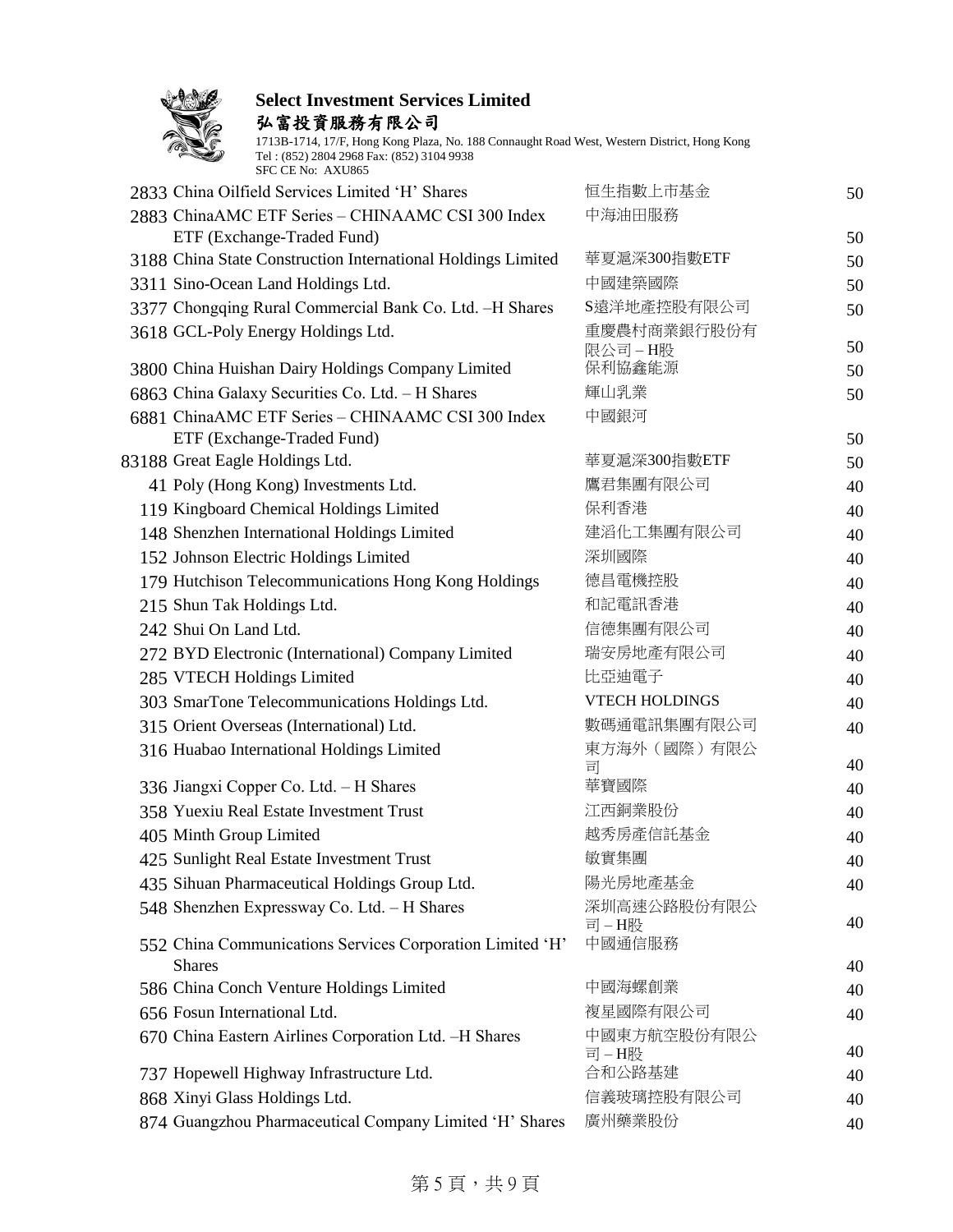

弘富投資服務有限公司

|  | 882 Tianjin Development Holdings Ltd.                      | 天津發展控股有限公司              | 40 |
|--|------------------------------------------------------------|-------------------------|----|
|  | 917 New World China Land Ltd.                              | 新世界中國地產有限公司             | 40 |
|  | Sinopec Kantons Holdings Limited                           |                         |    |
|  | 934 Huaneng Renewables Corporation Limited                 | 中石化冠德                   | 40 |
|  | 958 Longfor Properties Co. Ltd.                            | 華能新能源                   | 40 |
|  | 960 Huadian Power International Corporation Ltd. -H Shares | 龍湖地產有限公司                | 40 |
|  | 1071 Dongfang Electric Corporation Limited - H' Shares     | 華電國際電力股份有限公             |    |
|  |                                                            | 司-H股                    | 40 |
|  | 1072 Yanzhou Coal Mining Company Limited 'H'Share          | 東方電氣股份有限公司-<br>H股       | 40 |
|  | 1171 Hua Hong Semiconductor Limited                        | 兗州煤業股份                  | 40 |
|  | 1347 China Hongqiao Group Limited                          | 華虹半導體                   | 40 |
|  | 1378 Pacific Textiles Holdings Limited                     | 中國宏橋                    | 40 |
|  | 1382 Guotai Junan International Holdings Ltd.              | 互太紡織                    | 40 |
|  | 1788 CGN Meiya Power Holdings Co Ltd                       | 國泰君安國際控股有限公             |    |
|  |                                                            | 司                       | 40 |
|  | 1811 Prada S.P.A                                           | 中廣核美亞                   | 40 |
|  | 1913 Baic Motor Corporation Limited                        | PRADA S.p.A.            | 40 |
|  | 1958 Country Garden Holdings Company Limited               | 北京汽車                    | 40 |
|  | 2007 BBMG Corporation - H Shares                           | 碧桂園                     | 40 |
|  | 2009 FIH Mobile Limited                                    | 北京金隅股份有限公司 –<br>H股      | 40 |
|  | 2038 China Lesso Group Holdings Limited.                   | 富士康國際控股有限公司             | 40 |
|  | 2128 Xinjiang Goldwind Science And Technology Company 'H'  | 中國聯塑集團控股有限公             |    |
|  | <b>Shares</b>                                              | 司                       | 40 |
|  | 2208 Sunny Optical Technology (Group) Company Limited      | 新彊金風科技股份有限公             |    |
|  |                                                            | 司-H股                    | 40 |
|  | 2382 Shanghai Pharmaceuticals Holding Company Limited      | 舜宇光學科技                  | 40 |
|  | 2607 Guangzhou R And F Properties Co. Ltd. - H Shares      | 上海醫藥                    | 40 |
|  | 2777 W.I.S.E.- CSI300 China Tracker                        | 富力地產                    | 40 |
|  | 2827 Golden Eagle Retail Group Limited                     | 標智滬深300中國指數基金           | 40 |
|  | 3308 Tianjin Port Development Holdings Ltd.                | 金鷹商貿集團                  | 40 |
|  | 3382 Fuyao Glass Industry Group Co Limited                 | 天津港發展控股有限公司             | 40 |
|  | 3606 Poly Culture Group Corporation Limited                | 福耀玻璃工業                  | 40 |
|  | 3636 Huishang Bank Corporation Limited                     | 保利文化                    | 40 |
|  | 3698 Kingsoft Corporation Limited                          | 徽商銀行                    | 40 |
|  | 3888 Zhuzhou Csr Times Electric Co., Ltd. 'H' Shares       | 金山軟件                    | 40 |
|  | 3898 China Molybdenum Co. Ltd. - H Shares                  | 株洲南車時代電氣股份有<br>限公司 – H股 | 40 |
|  | 3993 Hopewell Highway Infrastructure Ltd - CNY             | 洛陽欒川鉬業集團股份有             |    |
|  |                                                            | 限公司–H股                  | 40 |
|  | 80737 First Tractor Co. Ltd. - H Shares                    | 合和公路基建有限公司              | 40 |
|  | 38 China Overseas Grand Oceans Group Limited               | 第一拖拉機股份有限公司             | 30 |
|  |                                                            | - H股                    |    |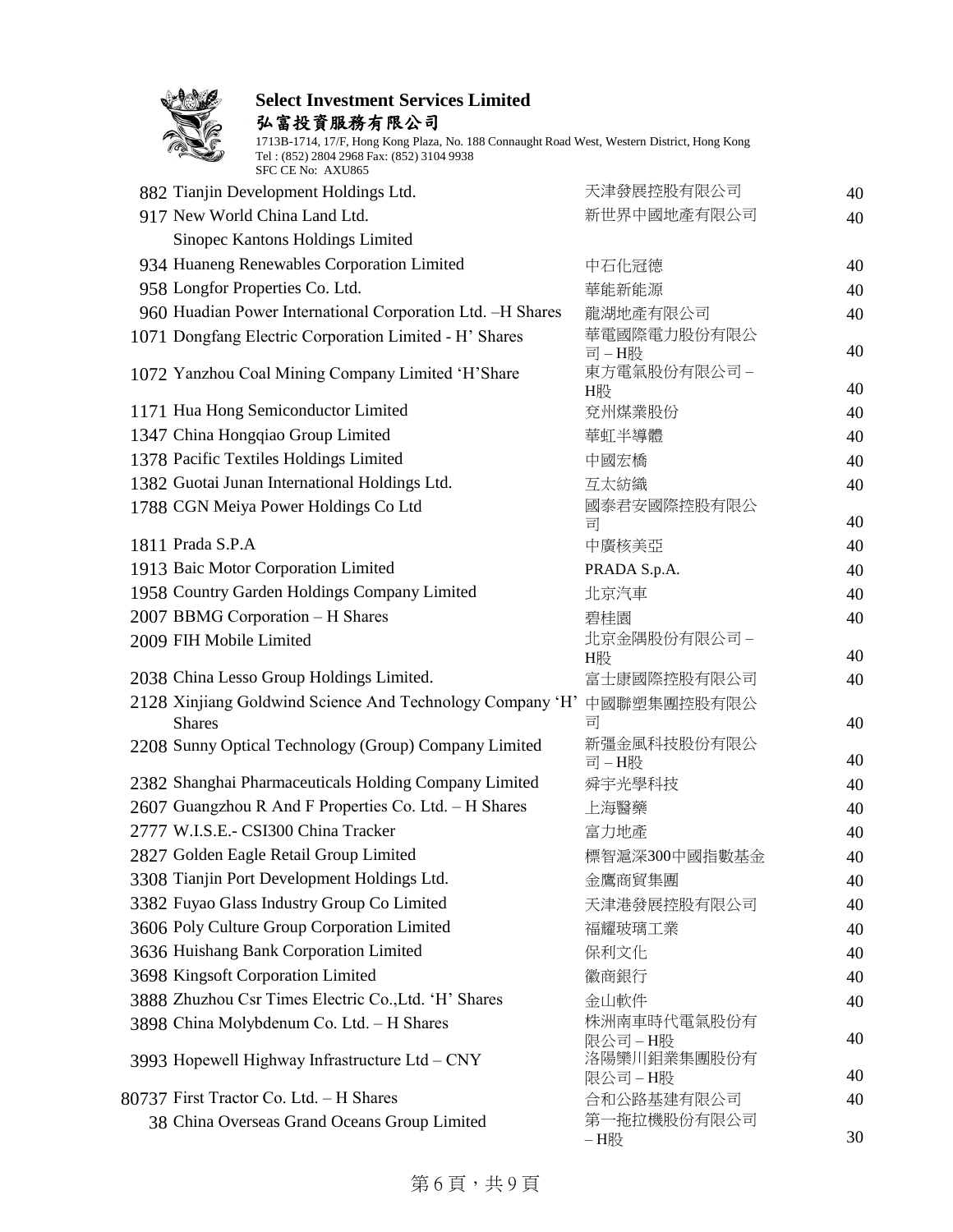

弘富投資服務有限公司

| 81 Sun Hung Kai & Co Ltd                                    | 中國海外宏洋集團                           | 30 |
|-------------------------------------------------------------|------------------------------------|----|
| 86 Tsingtao Brewery Co., Ltd 'H' Shares                     | 新鴻基公司                              | 30 |
| 173 K. Wah International Holdings Limited                   | 嘉華國際                               | 30 |
| 178 Sa Sa International Holdings Limited                    | 莎莎國際                               | 30 |
| 257 China Everbright International Limited                  | 中國光大國際                             | 30 |
| 288 WH Group Limited                                        | 萬洲國際                               | 30 |
| 341 Cafe De Coral Holdings Limited                          | 大家樂集團                              | 30 |
| 410 SOHO China Ltd.                                         | SOHO中國有限公司                         | 30 |
| 434 BOYAA Interactive International Limited                 | 博雅互動                               | 30 |
| 440 Dah Sing Financial Holdings Limited                     | 大新金融                               | 30 |
| 522 ASM Pacific Technology Ltd.                             | ASM Pacific 1 echnology<br>L td    | 30 |
| 538 Ajisen (China) Holdings Ltd.                            | 味千 (中國) 控股有限公<br>司                 | 30 |
| 570 China Traditional Chinese Medicine Co. Limited          | 中國中藥                               | 30 |
| 579 Beijing Jingneng Clean Energy Company Limited 'H'       | 京能清潔能源                             | 30 |
| 587 Hua Han Bio-Pharmaceutical Holdings Limited             | 華瀚生物製藥                             | 30 |
| 603 China Oil And Gas Group Limited                         | 中油燃氣                               | 30 |
| 604 Shenzhen Investment Ltd.                                | 深圳控股有限公司                           | 30 |
| 659 NWS Holdings Ltd.                                       | 新創建集團有限公司                          | 30 |
| 665 Haitong International Securities Group Limited          | 海通國際                               | 30 |
| 698 Tongda Group Holdings Limited                           | 通達集團                               | 30 |
| 709 Giordano International Ltd.                             | 佐丹奴國際有限公司                          | 30 |
| 750 China Singyes Solar Technologies Holdings Limited       | 興業太陽能                              | 30 |
| 806 Value Partners Group Limited                            | 惠理集團                               | 30 |
| 811 Sichuan Xinhua Winshare Chainstore Co., Ltd. 'H' Shares | 新華文軒                               | 30 |
| 816 Huadian Fuxin Energy Corporation Limited                | 華電福新                               | 30 |
| 817 Franshion Properties (China) Ltd.                       | 方興地產(中國)有限公<br>司                   | 30 |
| 867 China Medical System Holdings Limited                   | 康哲藥業                               | 30 |
| 880 SJM Holdings Ltd.                                       | 澳門博彩控股有限公司                         | 30 |
| 881 Zhongsheng Group Holdings Ltd.                          | 中升集團控股有限公司                         | 30 |
| 891 Trinity Ltd.                                            | 利邦控股有限公司                           | 30 |
| 956 China Suntien Green Energy Corporation Ltd. -H Shares   | 新天綠色能源股份有限公                        |    |
|                                                             | 司 – H股<br>L Occitane internationai | 30 |
| 973 L'occitane International S.A.                           |                                    | 30 |
| 995 Anhui Expressway Co. Ltd. - H Shares                    | 安徽皖通高速公路股份有<br>限公司-H股              | 30 |
| 1052 Yuexiu Transport Infrastructure Limited                | 越秀交通基建                             | 30 |
| 1065 Tianjin Capital Environmental Protection Group Company | 天津創業環保股份                           |    |
| Limited                                                     |                                    | 30 |
| 1093 CSPC Pharmaceutical Group Limited                      | 石藥集團                               | 30 |
| 1112 Biostime International Holdings Ltd.                   | 合生元國際控股有限公司                        | 30 |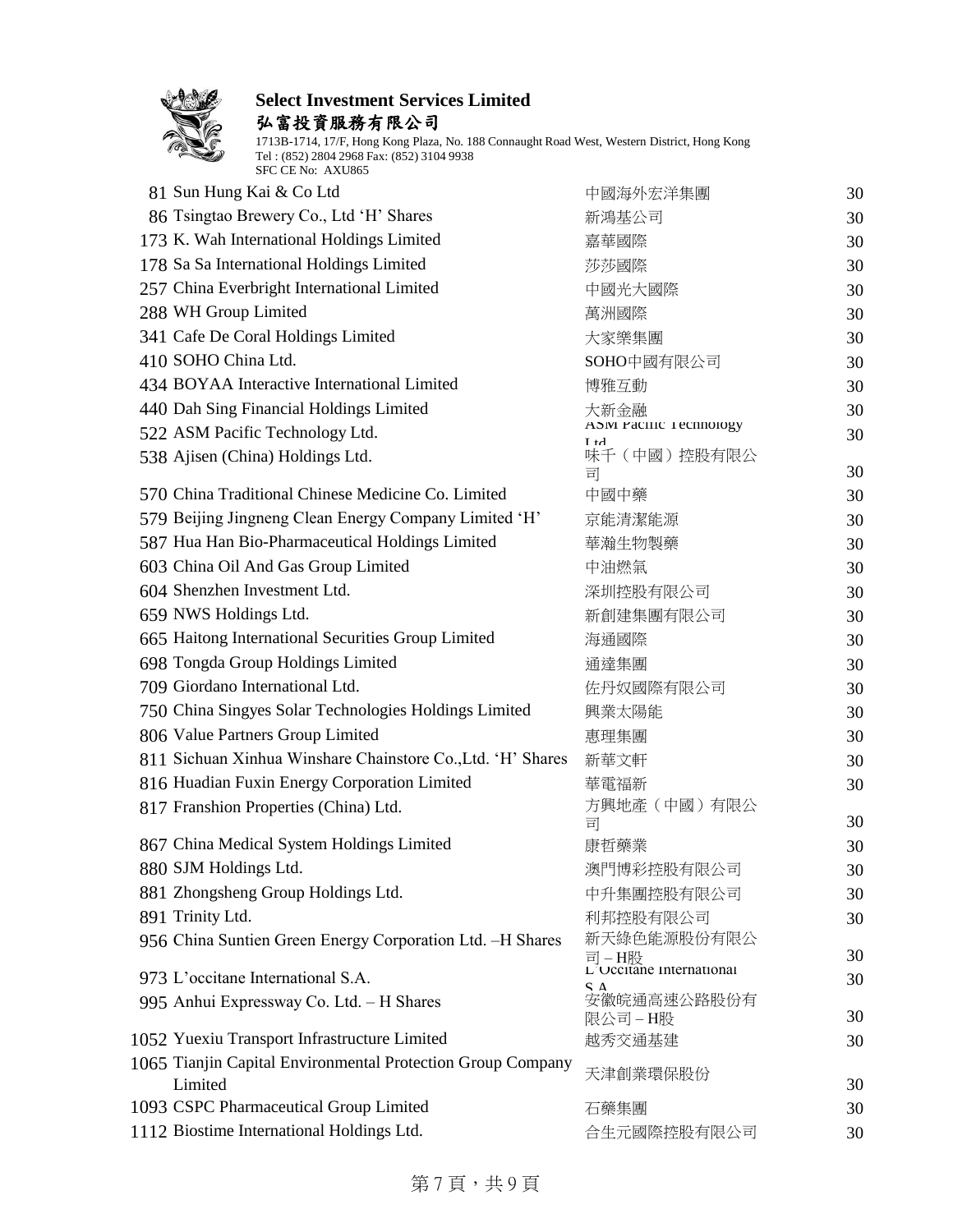

弘富投資服務有限公司

| 1117 China Modern Dairy Holdings Ltd.                          | 中國現代牧業控股有限公             |    |
|----------------------------------------------------------------|-------------------------|----|
|                                                                | 司                       | 30 |
| 1128 Wynn Macau, Ltd.                                          | 永利澳門有限公司<br>哈爾濱動力設備股份有限 | 30 |
| 1133 Harbin Power Equipment Co. Ltd. - H Shares                | 公司-H股                   | 30 |
| 1148 Xinchen China Power Holdings Limited                      | 新晨動力                    | 30 |
| 1177 Sino Biopharmaceutical Limited                            | 中國生物製藥                  | 30 |
| 1293 Baoxin Auto Group Limited                                 | 寶信汽車                    | 30 |
| 1330 Dynagreen Environmental Protection Group Co Ltd - H       | 綠色動力環保                  | 30 |
| 1345 China Pioneer Pharma Holdings Ltd.                        | 中國先鋒醫藥                  | 30 |
| 1358 PW Medtech Group Limited                                  | 普華和順                    | 30 |
| 1448 Fu Shou Yuan International Group Limited                  | 福壽園                     | 30 |
| 1513 Livzon Pharmaceutical Group Inc 'H' Shares                | 麗珠醫藥                    | 30 |
| 1618 Metallurgical Corporation Of China Ltd. - H Shares        | 中國冶金科工股份有限公             |    |
|                                                                | 司-H股                    | 30 |
| 1668 China South City Holdings Limited                         | 華南城                     | 30 |
| 1681 Consun Pharmaceutical Group Limited                       | 康臣藥業                    | 30 |
| 1728 China ZhengTong Auto Services Holdings Ltd.               | 中國正通汽車服務控股有<br>限公司      | 30 |
| 1813 KWG Property Holding Limited                              | 合景泰富                    | 30 |
| 1828 Dah Chong Hong Holdings Limited                           | 大昌行集團                   | 30 |
| 1833 Intime Retail (Group) Company Limited                     | 銀泰商業                    | 30 |
| 1882 Haitian International Holdings Limited                    | 海天國際                    | 30 |
| 1888 Kingboard Laminates Holdings Limited                      | 建滔積層板                   | 30 |
| 1893 China National Materials Co. Ltd. - H Shares              | 有限公司-H股                 | 30 |
| 1963 Bank of Chongqing Co. Ltd.                                | 重慶銀行                    | 30 |
| 1999 Man Wah Holdings Limited                                  | 敏華控股                    | 30 |
| 2005 Lijun International Pharmaceutical (Holding) Co., Limited | 石四藥集團                   | 30 |
| 2006 Shanghai Jin Jiang International Hotels (Group) Company   |                         |    |
| Limited 'H' Shares                                             | 錦江酒店                    | 30 |
| 2039 China International Marine Containers (Group) Co Ltd      | 中集集團                    | 30 |
| 2168 Yingde Gases Group Co. Ltd.                               | 盈德氣體集團有限公司              | 30 |
| 2186 Luye Pharma Group Limited                                 | 綠葉製藥                    | 30 |
| 2282 MGM China Holdings Ltd.                                   | 美高梅中國控股有限公司             | 30 |
| 2298 Cosmo Lady (China) Holdings Company Limited               | 都市麗人                    | 30 |
| 2356 Dah Sing Banking Group Limited                            | 大新銀行集團                  | 30 |
| 2386 Sinopec Engineering (Group) Co. Ltd. - H Shares           | 中石化煉化工程-H股              | 30 |
| 2618 TCL Communication Technology Holdings Limited             | TCL通訊科技                 | 30 |
| 2689 Nine Dragons Paper (Holdings) Ltd.                        | 玖龍紙業 (控股) 有限公           | 30 |
| 2722 Chongqing Machinery & Electric Co. Ltd. -H Shares         | 司<br>重慶機電股份有限公司 –       |    |
|                                                                | H股                      | 30 |
| 2840 SPDR GOLD TRUST                                           | <b>SPDR金ETF</b>         | 30 |